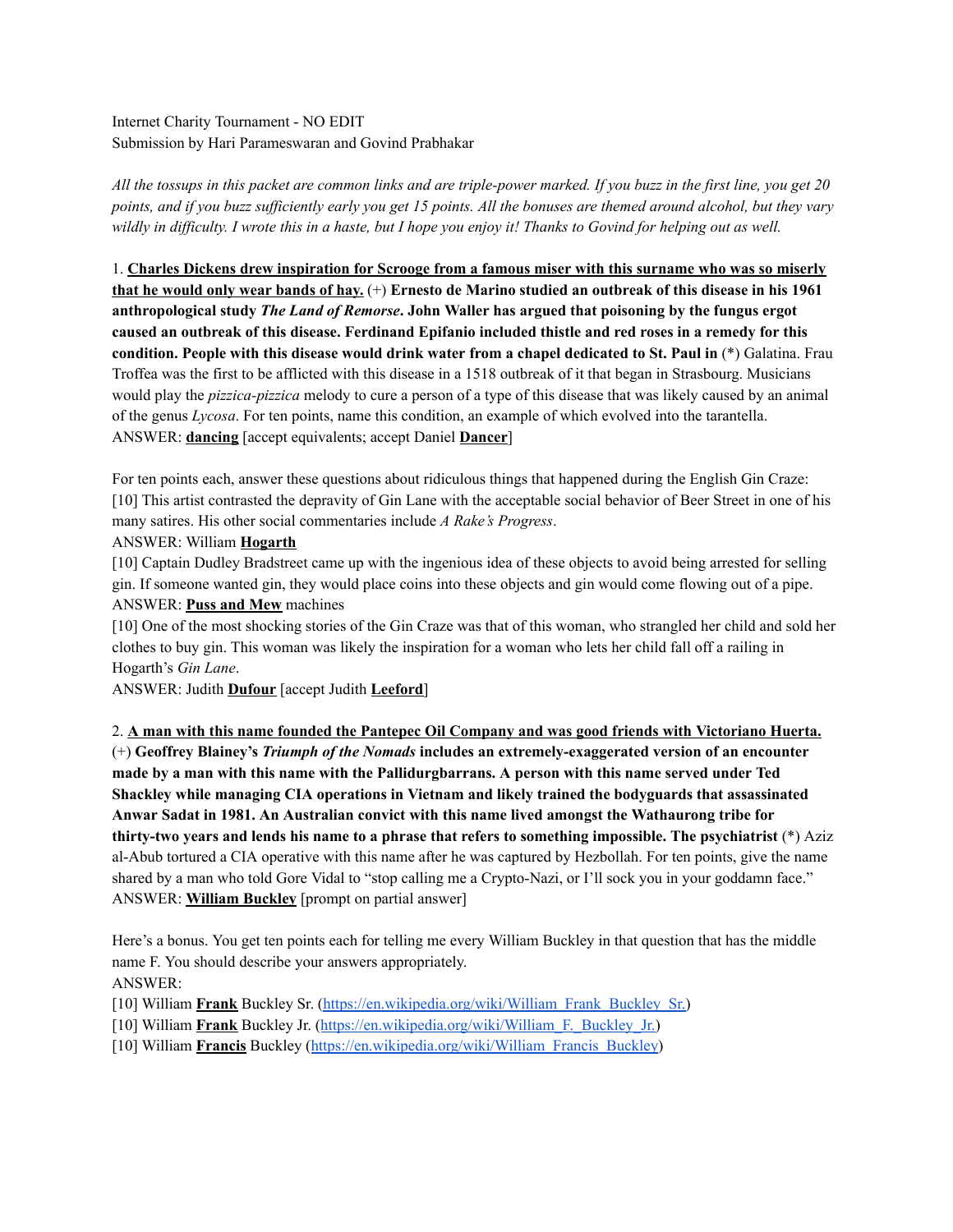3. A Safavid pretender with this name was installed at Isfahan in 1750, but got deposed and blinded after less than a month.  $(+)$  A Safavid shah with this name appointed Shaykh Ali Khan Zanganeh as his vizier and ruled concurrently with an Ottoman sultan of the name. A prince with this name concluded the Treaty of Gallipoli with John VII Palaiologos during the Ottoman interregnum but was killed in 1411 after his troops **abandoned him. The second Ottoman sultan with this name unsuccessfully reached out to Aurangzeb for assistance after the Austrians defeated his troops at the** (\*) second Battle of Mohacs. The most famous Ottoman sultan with this name earned the epithet "the Lawgiver" and had his son Mustafa strangled. For ten points, Roxelana was the husband of an Ottoman sultan with what name, often called the "Magnificent?"

ANSWER: **Suleiman** [accept **Suleiman II**, **Suleiman I**, **Suleiman Celebi**, and **Suleiman the Magnificent**] <Govind>

Answer the following about riots and rebellions involving alcohol. For ten points each:

[10] The Eggnog Riot broke out in 1826 at this military post after cadets attempted to smuggle in whiskey to make eggnog. This post in New York is home to the U.S. Military Academy, and Benedict Arnold attempted to sell this fort to the British during the Revolutionary War.

## ANSWER: **West Point**

[10] This 1855 riot broke out in Chicago after Nativist mayor Levi Boone increased the price of liquor licences sixfold and ordered taverns closed on Sunday. After this riot, the price of licences was reduced by the city council. ANSWER: **Lager Beer** Riot

[10] A military unit named after this alcohol crushed Irish rebels in the Second Battle of Vinegar Hill. That unit got named after this alcohol because Francis Grose established the practice of paying its troops with this alcohol. ANSWER: **rum** [accept **Rum** Corps] <Govind>

4. Selvf ap Cynan, who led Powys forces at the Battle of Chester, was the grandson of a ruler nicknamed after these objects. (+) The Teutonic Knights ceded the Neumark to a ruler nicknamed after these objects as part of the Treaties of Cölln and Mewe. That ruler who was nicknamed after these objects united the city Cölln with **Berlin and established his royal residence there. A ruler nicknamed after these objects converted to Christianity after witnessing Bishop Poppa holding a molten iron without burning his hands. Frederick II, Elector of Brandenburg, was nicknamed after an** (\*) "iron" one of these objects. After the death of her husband Eric Bloodaxe, Gunnhilde fled to the court of a ruler nicknamed after these objects who was the son of Gorm the Old. For ten points, name these objects which appear in the nickname of a king named Harald who united Denmark. ANSWER: **tooth** [accept **teeth** or **fang**s]

Let's remember some times where partying cost one side victory in battle. For ten points each:

[10] A ruler with this name Cypriot wine so much that he launched an invasion of Cyprus in 1570. Rulers with this name had the nicknames "the Drunk" and "the Grim."

#### ANSWER: **Selim** [accept **Selim** I or **Selim** II]

[10] Michel de Ruyter's troops got so drunk that they failed to take this island for the Dutch during the Franco-Dutch War. Ludger Sylbaris was the only person to survive a different event on this island.

# ANSWER: **Martinique**

[10] Benjamin Cheetham was so drunk that he fell off his horse on the eve of this Civil War battle. During this battle, William Rosencrans defended the town of Murfreesboro for a second time. ANSWER: Battle of **Stones River**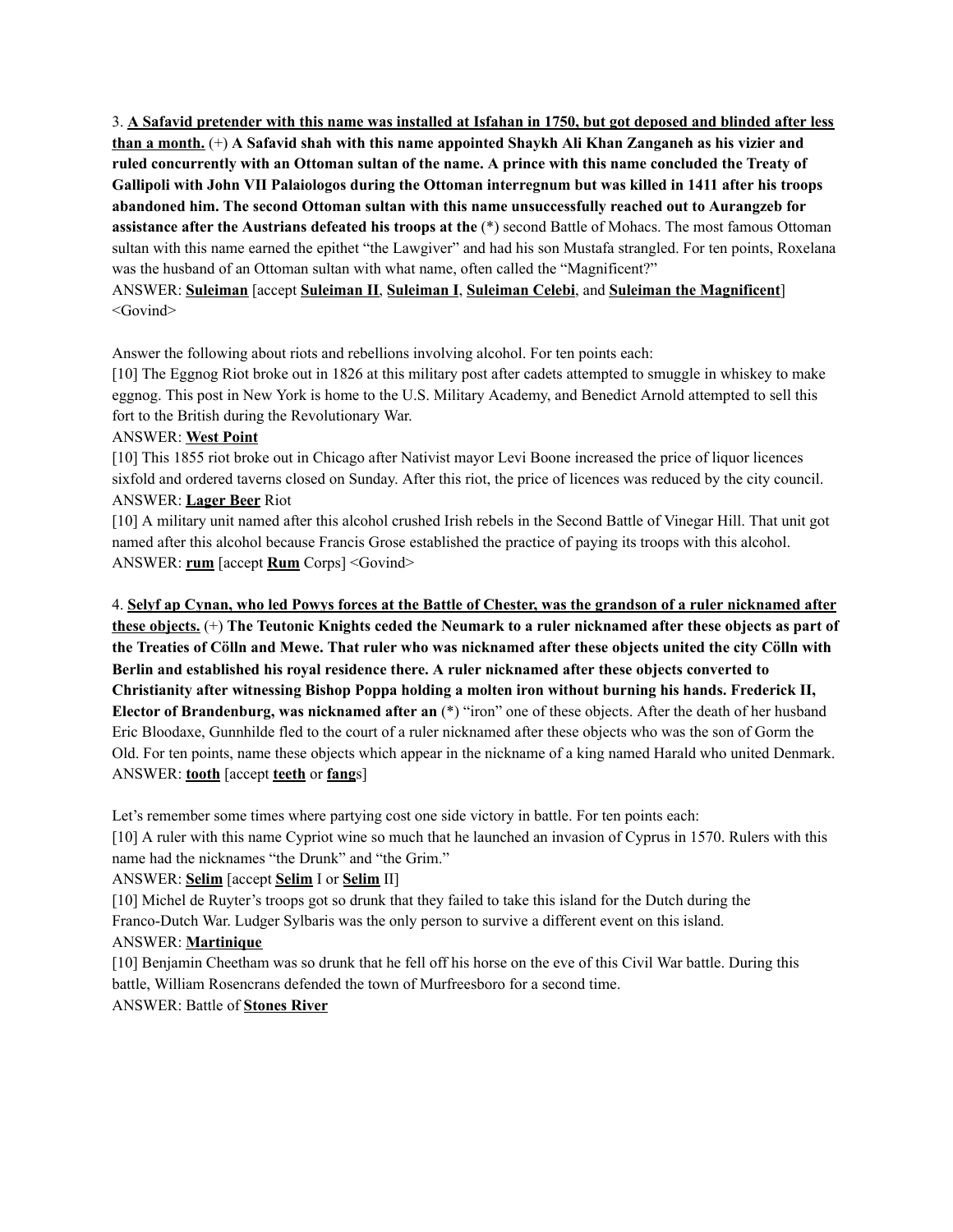5. **John Ruskin popularized a practice involving these objects at Whitelands College. (+) One of these objects** is constructed to honor the moment when archers defended Brussels from a gang of thugs from Leuven. One of these objects that named the Church of St. Andrew Undershaft stopped being used after a 1517 riot against **foreigners**. **Thomas Hobbes erroneously suggested the creation of these objects could be traced to the worship of Priapus. One writer described the** (\*) "beastly practices of ye mad Bacchanalians" that took place using one of these objects that was erected by Thomas Morton's followers in Mount Wallston. An incident in which John Endecott called for one of these objects to be cut down inspired an 1832 short story by Nathaniel Hawthorne. For ten points, name these objects which are traditionally danced around in celebrations of labor. ANSWER: **maypole**s

Answer these questions about the early production of alcohol. For ten points each:

[10] One of the oldest wines, *huangjiu*, is created either using rice or this other grain. The foxtail and broomcorn varieties of this crop were, along with rice, the most common grains grown in Neolithic China. ANSWER: **millet**

[10] This hypothesis argues that humans naturally adapted to drinking alcohol because it was present in small quantities ingested by our ancestors through fruit.

## ANSWER: **Drunken Monkey** hypothesis

[10] This last ruler of the Xia Dynasty legendarily held court in a lake filled with alcohol and held orgies with naked men and women. This ruler fled after he lost the Battle of Mingtiao to the Duke of Shang. ANSWER: **Jie** of Xia

6. **A city with this name was the** *western* **terminus of the Clocker railway service.** (+) **An English mystic named John Pordage founded a "society" named after this word. Theodore Mangaphas, a coin magnate in a** city with this name, attempted to usurp the Byzantine throne twice from Isaac II Angelos. The Mendes Stela records the death date of the wife of a ruler with this epithet, Arsinoe II. Venice contains a statue depicting the Tetrarchs embracing each other that was housed in a public square in Constantinople with this name. A **ruler with this epithet allied himself with Athens and Sparta during the** (\*) Chremonidean War and ordered the construction of the Library of Alexandria. The city of Amman, Jordan was originally given this name in honor of Ptolemy II's epithet. For ten points, give this name of a city that experienced a yellow fever epidemic in 1793. ANSWER: **Philadelphia** [accept **Philadelphus**, **Philadelphian**s, or **Philadelphion**]

Answer the following about the Byzantine emperor Michael the Drunkard. For 10 points each:

[10] Despite his contributions to helping Byzantium's resurgence, Michael was labelled "the drunkard" by historians from the Macedonian dynasty, which began under an emperor of this name. Another emperor of this name earned the epithet, the "Bulgar-slayer."

ANSWER: **Basil** [accept **Basil** I, **Basil** II, and **Basil** the Bulgar-slayer]

[10] Michael's father, Theoktisos, was assassinated by Michael's uncle with this name, who then proceeded to become *caesar*. A general with this first name and the surname Skleros led a revolt against Basil II. ANSWER: **Bardas** [accept **Bardas** Skleros]

[10] Michael was the final emperor to come from this dynasty. This dynasty ruled for less than half a century, during which the Muslims captured Sicily and Crete, and the Abbasids sacked this dynasty's birthplace in 838. ANSWER: **Amorian** Dynasty [accept **Phrygian** Dynasty] <Govind>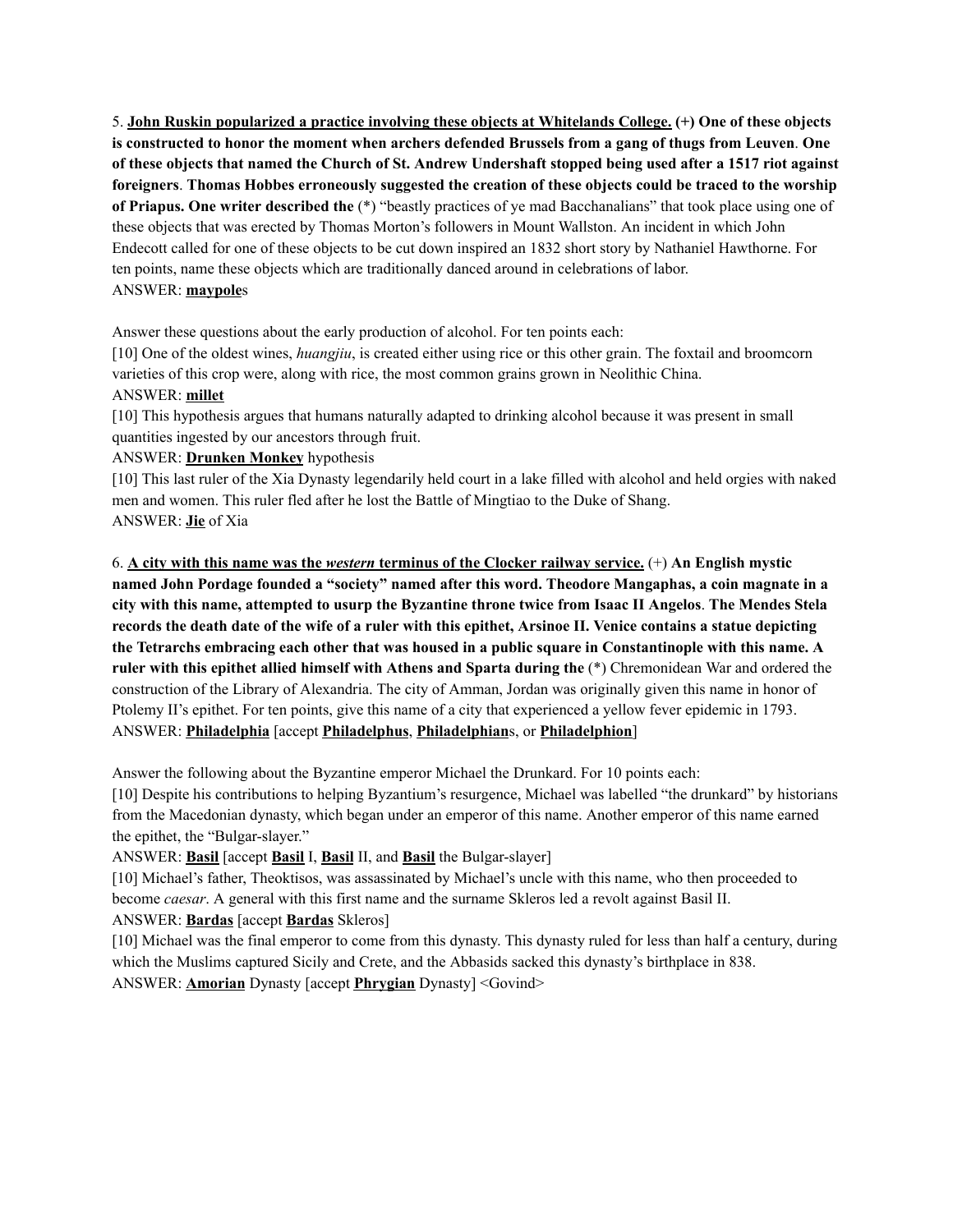7. **The** *HMS Flamingo* **with pennant F18 was renamed after this person after being acquired by the** Bundesmarine in 1959.  $(+)$  A different ship named after this person captured the SS Clement, which belonged to the Booth Steamship Company, off of the coast of Brazil. While leading the East Asia Squadron, this **person destroyed Christopher Craddock's heavily outnumbered fleet at the Battle of Coronel, giving Great** Britain its first naval defeat of World War I. The British navy later got revenge against this man at the Battle **of the Falkland Islands. After being chased by the** (\*) *HMS Ajax* and *Achilles*, a ship named after this person pulled into Montevideo's neutral harbor, thereby violating international law. For ten points, give this German admiral who names a World War II heavy cruiser that was scuttled following the Battle of the Rio de la Plata. ANSWER: Maximilian Johannes Maria Hubert Reichsgraf **von Spee** [accept *Admiral Graf Spee*]

This man supposedly said "drinking is the joy of all Rus'" in response to the Muslim prohibition on alcohol. For 10 points each:

[10] Name this ruler of the Kievan Rus' who rejected Islam as his state's religion due to the prohibition against alcohol. He ended up converting to Orthodox Christianity and marrying a Byzantine princess. ANSWER: **Vladimir the Great** [accept **Saint Vladimir** and **Vladimir I**, prompt on Vladimir] [10] This Fatimid caliph took a heavy-handed approach when it came to alcohol, banning its use by both Muslims and non-Muslims. This "mad" caliph is venerated by some Shia sects and the Druze. ANSWER: al-**Hakim** bi-Amr Allah [accept **Abu 'Ali Mansur** and **Hakim** the Mad] [10] Unlike Vladimir the Great, this khan of the Golden Horde did convert to Islam, but still came drunk to prayers according to Ibn Battuta. This khan's reign saw the peak of the Horde and he was succeeded by Jani Beg. ANSWER: Mohammad **Öz Beg** [accept **Ozbeg Khan** or **Uzbeg Khan**] <Govind>

8. **Following partition, Nawab Hamidullah Khan sheltered thousands of Sindhi refugees in a building with this name in Bhopal's suburb of Bairagarh.** (+) **Film-maker Ahsan Ullah Moni spent approximately thirty-nine million pounds to recreate a building with this name in Bangladesh. Semion Mogilevich likely** engaged in money laundering in a building with this name. The construction of that building with this name **involved the issuing of approximately (\*)** 675 million dollars in junk bonds. The tomb of Mirza Ghiyas Beg, known as I'timad ud-Daulah, is commonly referred to as a "baby" version of a building with this name. Carl Icahn acquired a building with this name after its previous owner bankrupted it twice. For ten points, an infamous Donald Trump casino in Atlantic City shares its name with what mausoleum of Arjumand Bano Begum and Shah Jahan? ANSWER: **Taj** Mahal [accept Trump **Taj** Mahal]

Answer the following about George Washington and alcohol. For 10 points each:

[10] During Washington's presidency, he and this general led 13,000 militia to quash the Whiskey Rebellion. This general eulogised Washington as "first in war, first in peace, and first in the hearts of his countrymen." ANSWER: Henry "Light-Horse Harry" **Lee** III

[10] Washington lost this 1777 battle in part due to the drunkenness of Adam Stephen, whose troops engaged in friendly fire. This battle, along with Brandywine, forced Washington to give up on trying to take Philadelphia. ANSWER: Battle of **Germantown**

[10] After the Revolutionary War ended, Washington bid farewell to his officers at this New York tavern. The tavern would later be the offices for various departments like Foreign Affairs, Finance, and War between 1785 and 1789. ANSWER: **Fraunces** Tavern <Govind>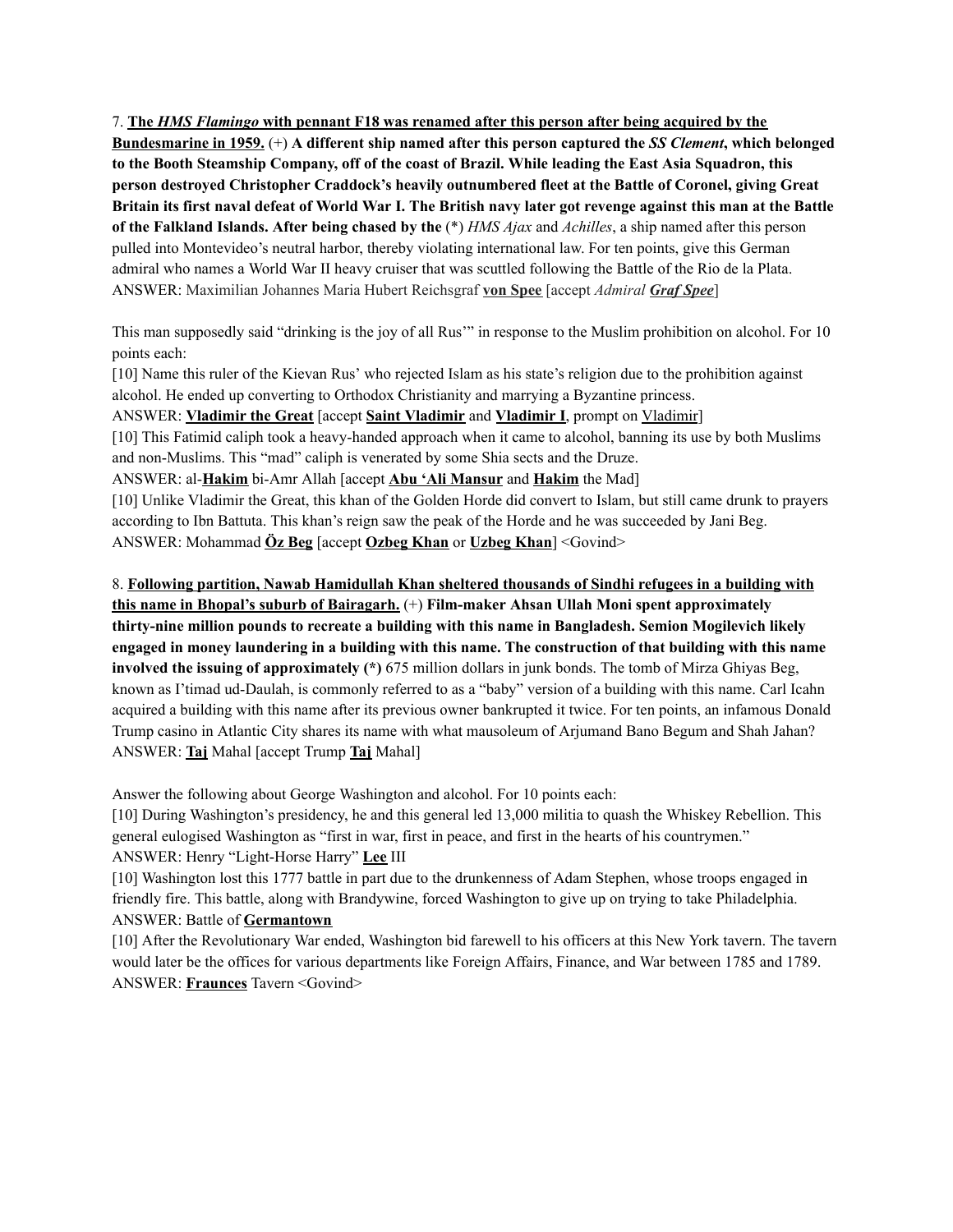9. Polybius noted how a group of mercenaries called the Gaesatae fought against Roman troops at the Battle of Telamon while engaging in this practice.  $(+)$  Livy also noted how warriors of the Tolistobogii engaged in this practice during battle. The Adamites were a Christian sect known for engaging in this practice and the "Down with Shame" movement in the Soviet Union held marches while engaging in this practice. It is not **cannibalism, but a general whose soldiers engaged in this practice currently runs an NGO called** (\*) Journeys Against Violence since his conversion to Christianity. That general who engaged in this practice believed it protected his troops from bullets and also sacrificed children to Satan. For ten points, a general in the Liberian Civil War frequently went into battle while engaging in what practice, in which they did not wear any clothes? ANSWER: **nudity** [accept anything describing **not wearing clothes** or being **naked**] <Govind>

Let's talk about some people who share the same name as Govind's favourite drunkard. For ten points each: [10] This Dutch courtesan was a double agent during World War I, using the codename H-21. This exotic dancer's double espionage was eventually exposed and the French executed her by firing squad in October 1917. ANSWER: **Mata Hari** [accept Margaretha Geertruida **MacLeod**, prompt on Hari]

[10] Maharaja Hari Singh was the last monarch of this Indian princely state. The Ranbir Penal Code, established by an earlier king of this state, was dissolved as a result of the 2019 repeal of Article 370.

#### ANSWER: Jammu and **Kashmir**

[10] Hari Singh Nalwa was commander-in-chief of the Sikh Empire during the reign of this founder and monarch. This king united the 12 misls and hired European officers like Jean-Francois Allard in addition to Hari Singh Nalwa. ANSWER: Maharaja **Ranjit Singh** [prompt on Singh] <Govind>

10. The case of an unidentified man in this country found with a scrap of paper from the Rubaiyat in his pocket is sometimes referred to as the Tamam Shud case. (+) An unsolved case in this country involved a suspect that owned a pleasure boat called the Pathfinder and engaged in a speedboat chase with police during which he shot himself in the forehead. A family in this country, possibly suffering from folie à deux, fled their farm as part of a spontaneous road trip spanning 1,000 miles due to the fear of someone robbing and killing them. This home country of the Tromp family also saw a murder case over the possible killing of (\*) Jimmy Smith after his arm was vomited by a shark at an aquarium in this country. For ten points, Buzzfeed Unsolved has covered multiple unsolved cases from what country, including from its states of Victoria and New South Wales? ANSWER: Commonwealth of **Australia** <Govind>

Alchemists were some of the ones who made the earliest strides in alcohol production. Answer some questions about them for ten points each:

[10] While working in the Golden Age of this Islamic caliphate, the alchemist Jabir ibn Hayyan developed the alembic pot still, greatly improving the quality of alcohol produced in the future.

#### ANSWER: **Abbasid** Caliphate [or **Abbasid** Dynasty]

[10] While working in this city, Girolamo Savonarola's uncle described the first apparatus to distill wine in his treatise *De Conficienda Aquae Vitae*. Andreas Vesalius was an anatomy professor at this city's university. ANSWER: **Padua**

[10] Working even earlier than Jabir ibn Hayyan, this alchemist from Alexandria developed a distilling apparatus known as the *tribikos*. Much of what we know about this alchemist comes from the writings of Zosimos of Panopolis.

ANSWER: **Maria Hebraea** [accept **Maria the Jewess**, **Maria Prophetissima**, **Maria Prophetissa**, **Mary Prophetissa**, or **Miriam the Prophetess**; prompt on Maria, Mary, or Miriam]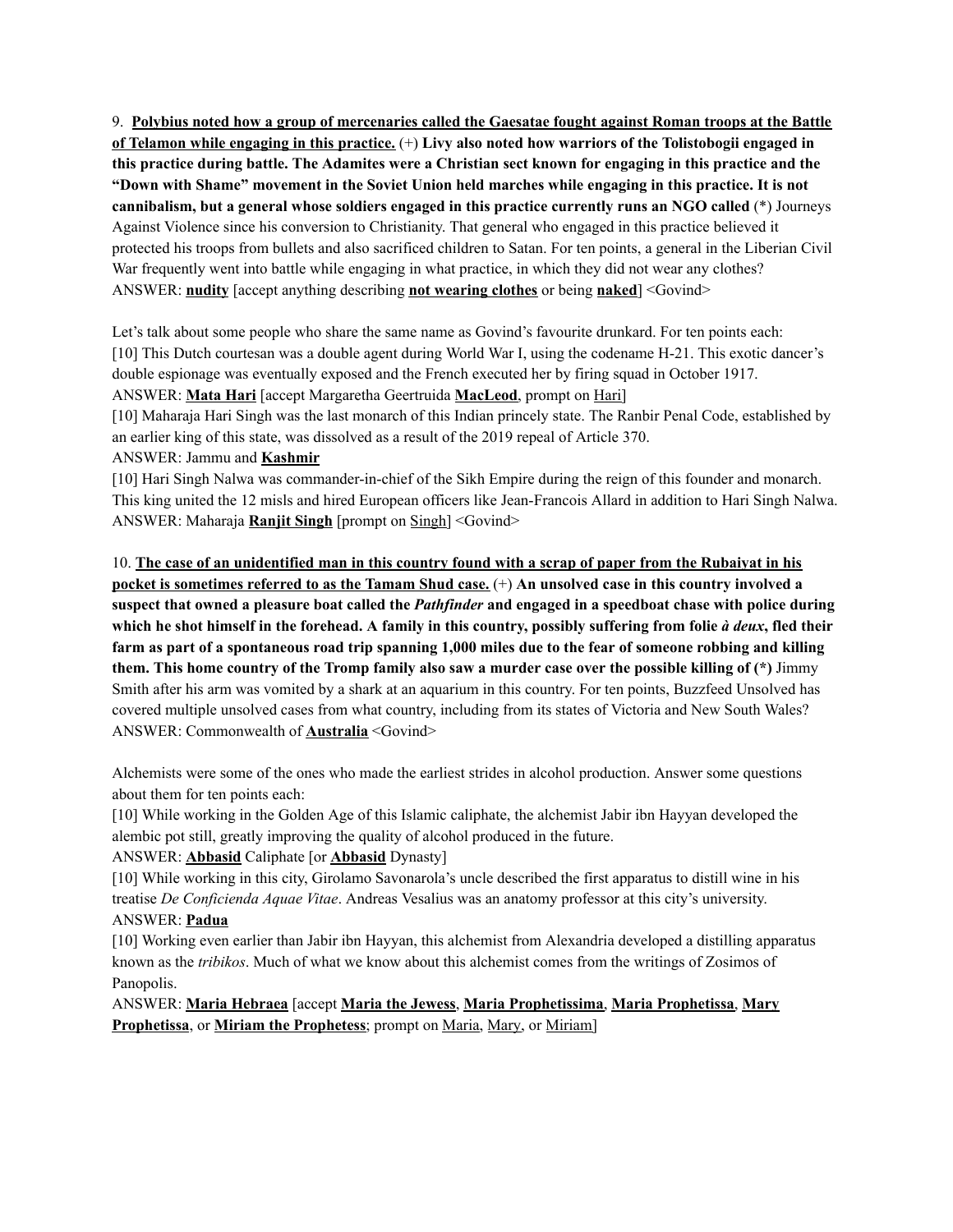11. Bishop Audfinn banned the cult of a pretender of this position whose members erected a church for her in **Bergen.** (+) **A Belgian citizen named Michel Roger Lafosse claims to hold this position. Lord Mountbatten's** diaries contain an account in which Elizabeth II threatened to smack a pretender to this position with a pearl **sword if that person gatecrashed her Silver Jubilee. A person who was martyred at Nordnes in 1301** pretended to be a holder of this position who was the daughter of Eric II of Norway. The (\*) "Great Cause" was a competition to choose the holder of this position. The fictional doctor Nicholas Garrigan advises a pretender to this position in a 2006 Kevin Macdonald film titled for its "last" holder. For ten points, give this title that Idi Amin laid claim to, despite living in a country that is in a different continent than its holders. ANSWER: **monarch of Scotland** [accept **king** or **queen of Scotland**; accept *The Last King of Scotland*]

Answer the following about people who had their skulls turned into drinking cups. For ten points each: [10] After winning the Battle of Jinyang during this period, Zhao Xiangzi had Zhi Yao's skull made into a winecup. This period preceded the Warring States Period and its seasonal title comes from the annals of the state of Lu. ANSWER: **Spring and Autumn** Period

[10] This Uzbek lord had his skull turned into a drinking cup after his defeat at the hands of the Safavid shah Ismail I. Ismail later sent the cup to Babur, who this man had driven out of Samarkand.

#### ANSWER: Muhammad **Shaybani** Khan

[10] *Two answers required*. Oda Nobunaga drank sake from cups made from the skulls of the leaders of these two clans. Oda and Tokugawa Ieyasu defeated these two clans at the Battle of Anegawa. ANSWER: **Azai** and **Asakura** <Govind>

12. The film Mir Kumen On was shot at a sanatorium established by an organization with this name.  $(+)$  A group known by this word held a 1939 rally in Madison Square Garden that featured a gigantic banner of **George Washington and claimed that he was the "first fascist." In one of his memoirs, Bernard Goldstein** described "twenty years" working for an organization with this name. Fritz Kuhn was the Bundesführer of an **organization known by this word that organized Nazi summer camps. The doctrine of "hereness," or (\*)** *doikayt*, was central to a group known by this word that fought for Jewish labor rights. A sign that reads "No dogs or Chinese allowed" was supposedly located in a place with this name that was home to one city's International Settlement. For ten points, give this name of a waterfront area along the Huangpu River in Shanghai. ANSWER: the **Bund** [accept Jewish Labor **Bund** or German-American **Bund**]

Answer these questions about some extremely disastrous coronations. For ten points each:

[10] Isabella of France complained to her father that Edward II favored this person's couch after this person completely botched Edward's coronation. This lover of Edward II controversially presented the sword Curtana during his coronation.

# ANSWER: Piers **Gaveston**

[10] People clearly forgot to prepare for this person's coronation, as the Archbishop of Canterbury tried to force a ring on this person's ring finger that was meant for her pinky. Lord John Rolle hilariously fell and rolled down some steps while paying respects to this person.

# ANSWER: Queen **Victoria** [or Alexandrina **Victoria**]

[10] Rumors of free beer at Nicholas II's coronation led to a human stampede that killed thousands in this Moscow field. Nicholas was nicknamed "the bloody" due to his lack of empathy in helping victims of this event. ANSWER: **Khodynka** Field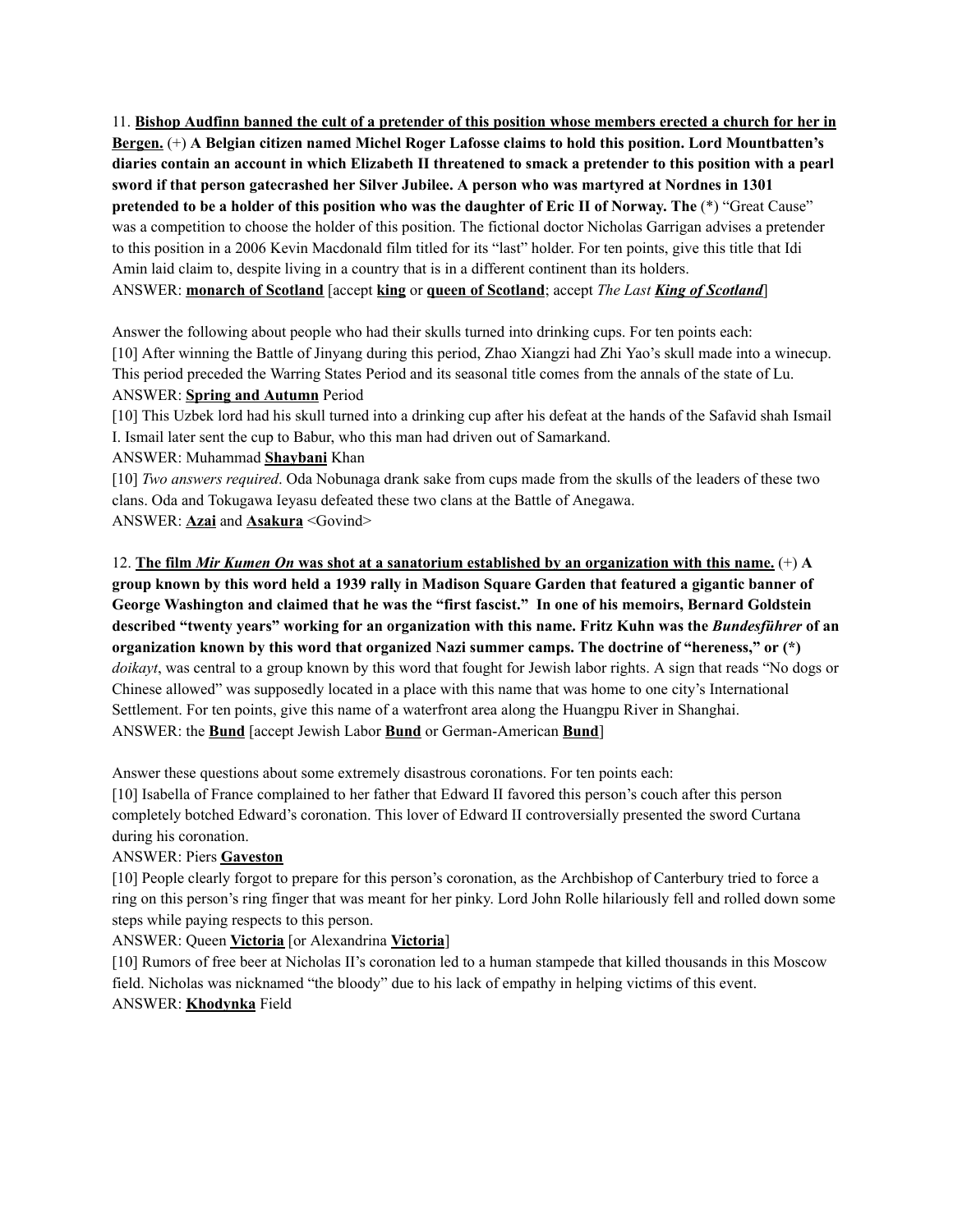13. **Mohammad al-Ruwaili was kidnapped and murdered while searching for some of these objects. (+)** Mohammad Said Khoja was sent to investigate the theft of some of these objects from Saudi Arabia, souring **relationships with Thailand for thirty years. Lord Dalhousie orchestrated a ceremony in which Duleep Singh presented one of these objects to Queen Victoria. The newspaper** *Le Canard enchaîné* **exposed how Jean-Bedel Bokassa controversially (\*)** gifted some of these objects to Valery Giscard d'Estaing and his wife**.** Fleetwood Rawstorne's Red Cap Party discovered a deposit of these objects. The "Comtesse de la Motte" tricked the Cardinal de Rohan into buying jewelry containing these objects. For ten points, name these objects, a "necklace" of which names an affair that ruined Marie Antoinette's reputation.

ANSWER: **diamond**s [accept **Diamond** Necklace Affair or Blue **Diamond** Affair; accept Koh-i-noor **Diamond**]

Intoxicated elephants were often utilized to great advantage by various rulers. Answer some questions about them. For ten points each:

[10] This historian noted how Ptolemy VIII had 500 elephants intoxicated in order for them to execute Jews who supported his sister. He is more notable for writing a history of the war between the Jews and the Flavian Dynasty. ANSWER: **Josephus**

[10] An emperor whose name contains this city reformed *shogi* by removing the Drunken Elephant piece. While ruling from this city, Emperor Shomu established the *kokubunji* monastery system.

#### ANSWER: **Nara** [or **Heijo-Kyo**; accept Emperor Go-**Nara**]

[10] Xuanzang noted how war elephants were intoxicated before battle in this Indian empire ruled by Pulakeshin II. This empire eventually split into eastern and western branches, but it built great temples in such cities as Pattadakal and Aihole.

ANSWER: **Chalukya** <Govind>

14. According to Lan Cao's Monkey Bridge, the siege of the U.S. embassy in Saigon during the Tet Offensive was termed the Battle of [one of these place's] [one of these places.]  $(+)$  An ambassador whose last name references these places was known as "the Refrigerator" and was instrumental in defusing the 1965 civil war in the Dominican Republic. The Nazis planned to hide gold from the Macugnaga mines in one of these places in Italy. Josif Zagali designed the distinctive QZ type of these places. A blue flag with  $(*)$  St. George's cross and a pine tree in its right corner was flown at a natural feature named after these places. One leader was inspired by Mao's concept of the "people's war" to litter the countryside with these places. For ten points, name these places, many of which adorned communist Albania during Enver Hoxha's rule. ANSWER: **bunker**s [accept Battle of **Bunker** Hill; accept Ellsworth **Bunker**]

You'll need knowledge of Soviet jokes about alcohol to get points on this bonus. For ten points each: [10] A guy gets angry because the line for the liquor store is too long, so he goes to kill this Soviet premier but finds that that line is even longer! Boris Yeltsin, another notable drunkard, prevented the Gang of Eight from overthrowing this premier.

#### ANSWER: Mikhail **Gorbachev**

[10] Another Soviet joke recalls a man with this first name who, prior to becoming Secretary of the Party Committee, was a "lowest drunkard." Nikolai Vaivilov was jailed for opposing the theories of another man with this first name.

ANSWER: **Trofim** [accept **Trofim** Semionovich Alekseev or **Trofim** Lysenko]

[10] In one Soviet joke, a policeman tells this person that "You should really ease up on the vodka, Comrade Tikhonov!" Vyacheslav Tikhonov played this spy in the popular Soviet show *Seventeen Moments of Spring*. ANSWER: **Stierlitz** [accept Maxim Maximovich **Isayev** or Vsevolod Vladimirovich **Vladimirov**]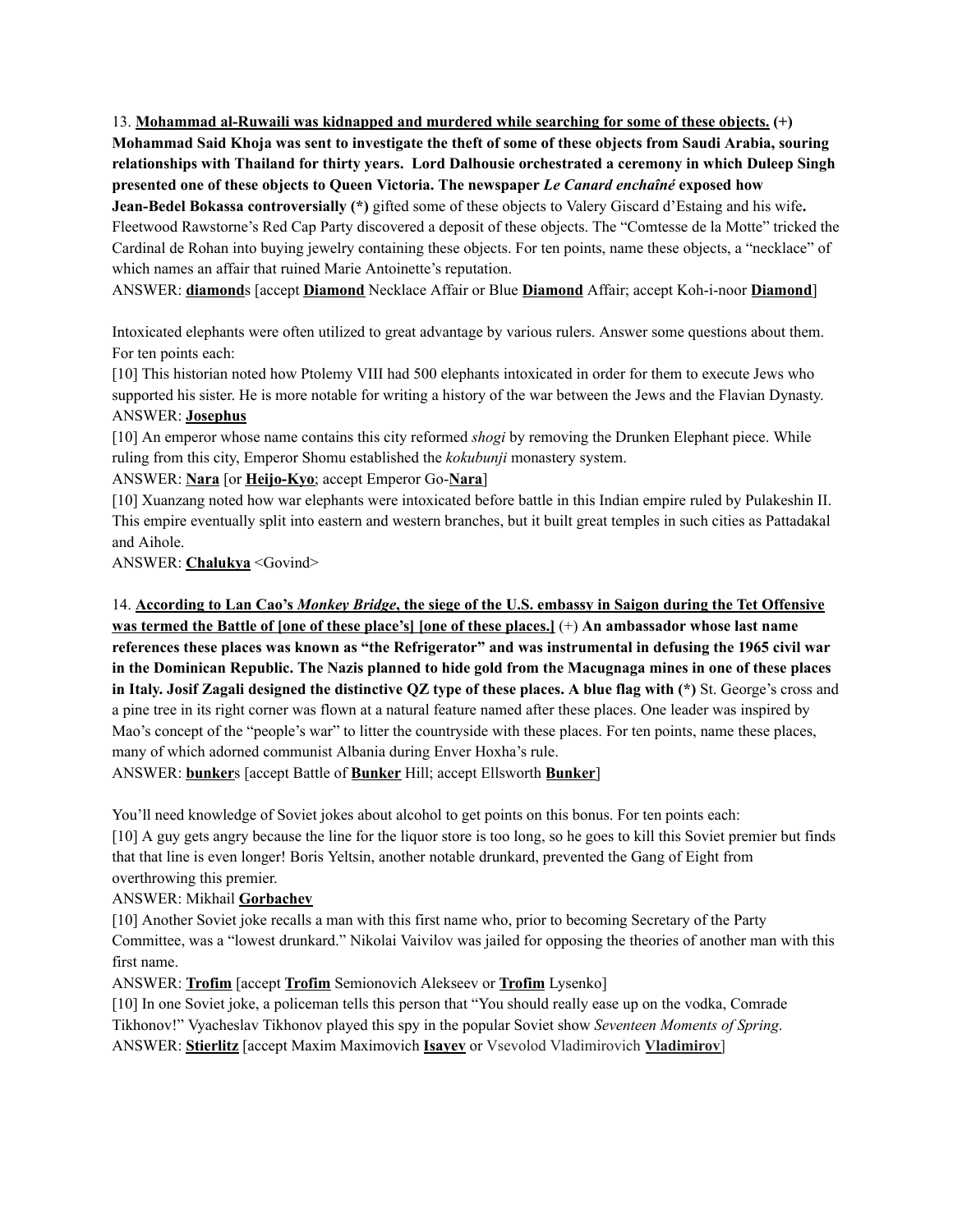15. **Captain Wethers brought back a mummy of Christopher Delano that was under six feet of this substance from Ichaboe Island to Liverpool.** (+) **The 1890 Supreme Court Case** *Jones v. US* **affirmed the** constitutionality of an act that dealt with this substance. People searching for this substance utilized the Norie Atlas. By citing an act that dealt with this substance, Leicester Hemingway attempted to establish the country of New Atlantis off of the coast of Jamaica. Miners of this substance established the abandoned settlement of **Lulu Town in the** (\*) Navassa Islands. The *Virgen de Covadonga* was captured during a war over this substance at the Battle of Papudo. That war was fought over the Chincha Islands, which were rich in this substance. For 10 points, name this substance which has been historically used in fertilizers. ANSWER: **guano** [accept obvious equivalents]

This man swore off alcohol after visiting the St. Nicholas monastery in Verkhoturye. For ten points each: [10] Name this Russian mystic and advisor to the Romanov family whose assassins gave him wine prior to killing him. A Boney M. song named for this man claims "he drank it all and said, 'I feel fine.'" ANSWER: Grigory Yefimovich **Rasputin**

[10] Rasputin was offered wine and later murdered when he visited this man's Moika Palace. This Russian nobleman was married to the tsar's niece and exiled from St. Petersburg after the murder.

ANSWER: Felix Felixovich **Yusupov**

[10] Rasputin's assassins also included the tsar's cousin Dmitri Pavlovich, who in exile, briefly lived with the commander of this unit. Prior to overthrowing the Qajar Dynasty, Reza Pahlavi led this military unit. ANSWER: Persian **Cossack Brigade** <Govind>

16. A monarch with this nickname was killed at the Battle of Muret while fighting against Simon de Montfort and his crusaders. (+) It's not "the White" but one monarch with this nickname forced his brother to choose **between a crown and a sword. Bela the Boxer eventually dethroned that monarch with this nickname, who came to power after the Vata pagan rebellion. This nickname, which was given to (\*)** Peter II of Aragon and Andrew I of Hungary, was also held by a king who invaded Navarre in 1512. The bull *Inter Caetera* granted land to two rulers with this nickname. Those rulers were given this nickname by Pope Alexander VI after they captured the Muslim-held city of Granada. For ten points, Ferdinand and Isabella of Spain were monarchs known by what adjective, indicating their adherence to a branch of Christianity led by the Pope? ANSWER: **the Catholic** <Govind>

Answer the following about topics mentioned on the Comedy Central show *Drunk History*. For ten points each: [10] A buzzed Rachel Bloom talked about the capture of this former Nazi by Mossad agents in Argentina. This man fled under the name Ricardo Klement and was sentenced to death in Israel, hanging in 1962.

#### ANSWER: Otto Adolf **Eichmann**

[10] An intoxicated Steve Berg told the story of this prison, from which Henri Charriere escaped and wrote about in the novel *Papillon*. Another inmate was sent to this prison for a crime actually committed by Ferdinand Esterhazy. ANSWER: **Devil's Island** [accept **Île du Diable**] [the other inmate is Alfred Dreyfus]

[10] A drunken Gloria Calderón Kellett told the story of this "Banana Man" and president of the United Fruit Company. He earlier helped general Manuel Bonilla overthrow the Honduran government for tax concessions. ANSWER: Sam **Zemurray** <Govind>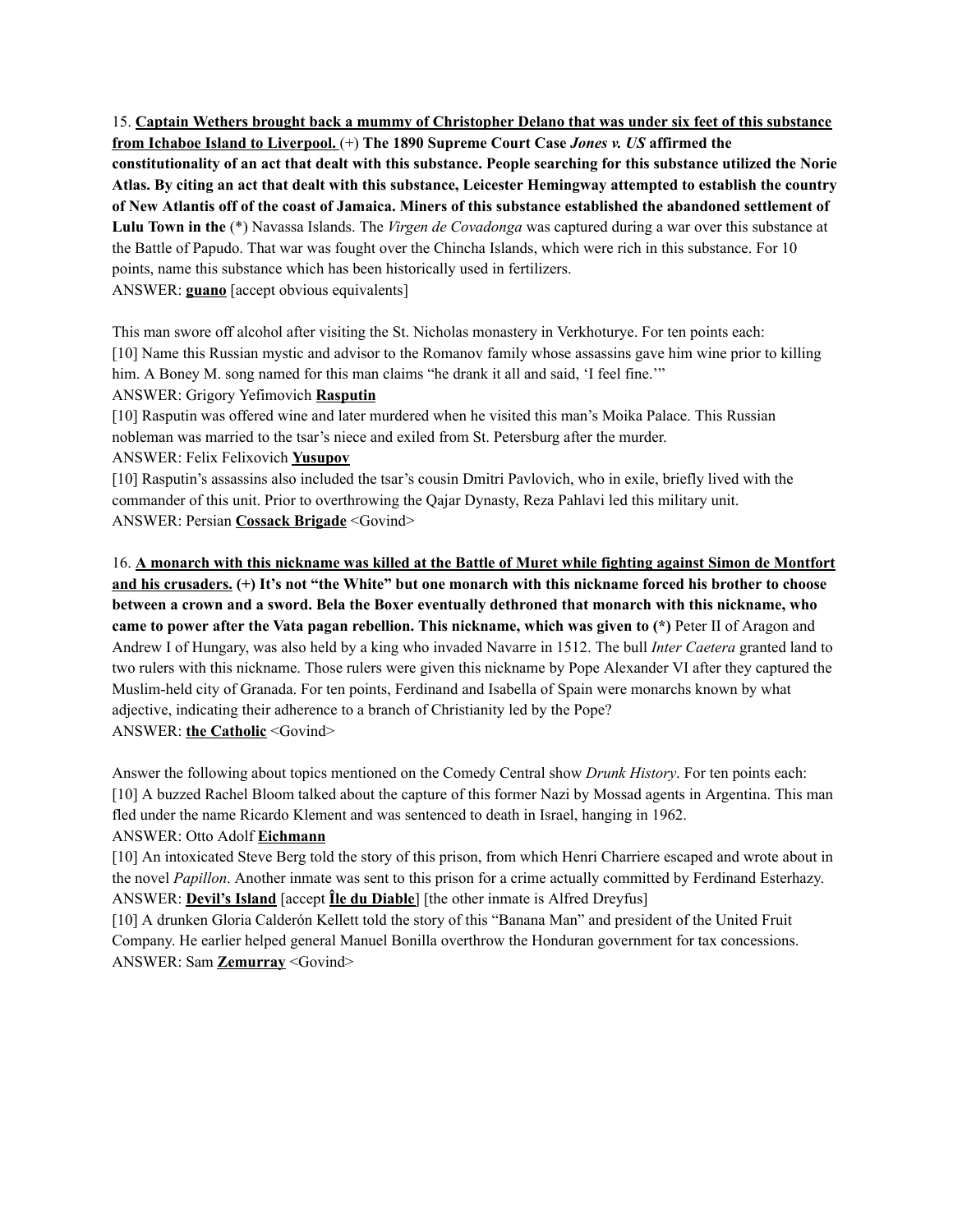17. After the burning of one of these locations, the only part of it to survive was a lapis lazuli hall.  $(+)$  An attack at one of these locations may have been spurred when the perpetrator of that attack was previously yelled at by the victim for serving rotten fish. Kosa was the head of one of these locations, a siege of which saw the invading army get stuck in pots placed in the marshy ground by the defenders, allowing them to be cut **down by arquebusiers. One of these locations atop Mt. (\*)** Hiei was burned on the orders of Oda Nobunaga and was known as Enryaku-ji. Before his death at one of these locations named Honno-ji, Oda Nobunaga defeated the Ikko-ikki in a 10-year siege to capture one of these locations named Ishiyama-Honganji. For ten points, name these places of worship home to monks of a Dharmic religion's Mahayana branch.

ANSWER: **Buddhist temples** [prompt on fortresses by asking "What other structure did they serve as?"; prompt on monasteries or temples by asking "From what religion?"] <Govind>

Orderic Vitalis noted that the crew of this ship was plied with large quantities of wine prior to setting sail. For ten points each:

[10] Name this ship captained by Thomas FitzStephen. This ship's 1120 sinking resulted in the death of Henry I's only legitimate heir William Adelin, causing a succession crisis and the Anarchy.

#### ANSWER: **White Ship** [accept **White Ship** Disaster]

[10] Among the other passengers on the ill-fated White Ship included the heir to the Earldom of Norfolk, who had this surname. A descendant of the Earls of Norfolk with this surname led a failed rebellion against Henry VIII. ANSWER: **Bigod** [accept William **Bigod** and Francis **Bigod**]

[10] Another passenger who drowned in the White Ship disaster was Dietrich, grandson of Holy Roman Emperor Henry V's sister with this name. A woman of Poitou with this name served as regent for Henry IV of the Holy Roman Empire.

ANSWER: **Agnes** [accept **Agnes** of Waiblingen and **Agnes** of Poitou] <Govind>

18. **A regional congress known as the RUMChEROD met in this city.** (+) **Uki Goñi disguised himself as a genealogist and investigated the diaries of Pierre Baye to uncover the truth about an organization named** after this city. A Showtime documentary titled "Operation [this city]" details how a Miami car dealer teamed up with a Russian mobster known as "Tarzan" to sell a Soviet submarine to the Cali Cartel. Frederick **Forsyth fictionalized a reporter's encounter with the** (\*) Nazi's network of ratlines named after this city in his novel titled for that organization's "file." Sailors paraded around the coffin of Grigory Vakulenchuk in this city after he was killed in an incident where soldiers were fed borscht with rotten flesh and maggots. For ten points, name this Ukranian city whose namesake "steps" were famously shot in Sergei Eisenstein's *Battleship Potemkin*. ANSWER: **Odessa** [accept Operation **Odessa** or **ODESSA**]

Answer the following about the Ugandan-Tanzanian War. For ten points each:

[10] Tanzania was led during the war by this man, whose nationalising policies saw the Tanzanian government acquire majority stakes in beer and cigarette firms. He promoted a policy of *ujamaa* during his presidency. ANSWER: Julius Kambarage **Nyerere**

[10] Ugandan forces invaded this Tanzanian region possibly due to a bar fight that involved the shooting and killing of a drunken Ugandan officer. In any case, Ugandan troops seized this region until they were forced to withdraw in Operation Chakaza.

# ANSWER: **Kagera** [accept **West Lake**]

[10] A Ugandan officer with this surname gained infamy during the looting in Kagera for demoting a captain who didn't hand over stolen tractors. Another general with this surname ruled Nigeria during the Biafran War. ANSWER: **Gowon** [accept Yusuf **Gowon** and Yakubu **Gowon**] <Govind>